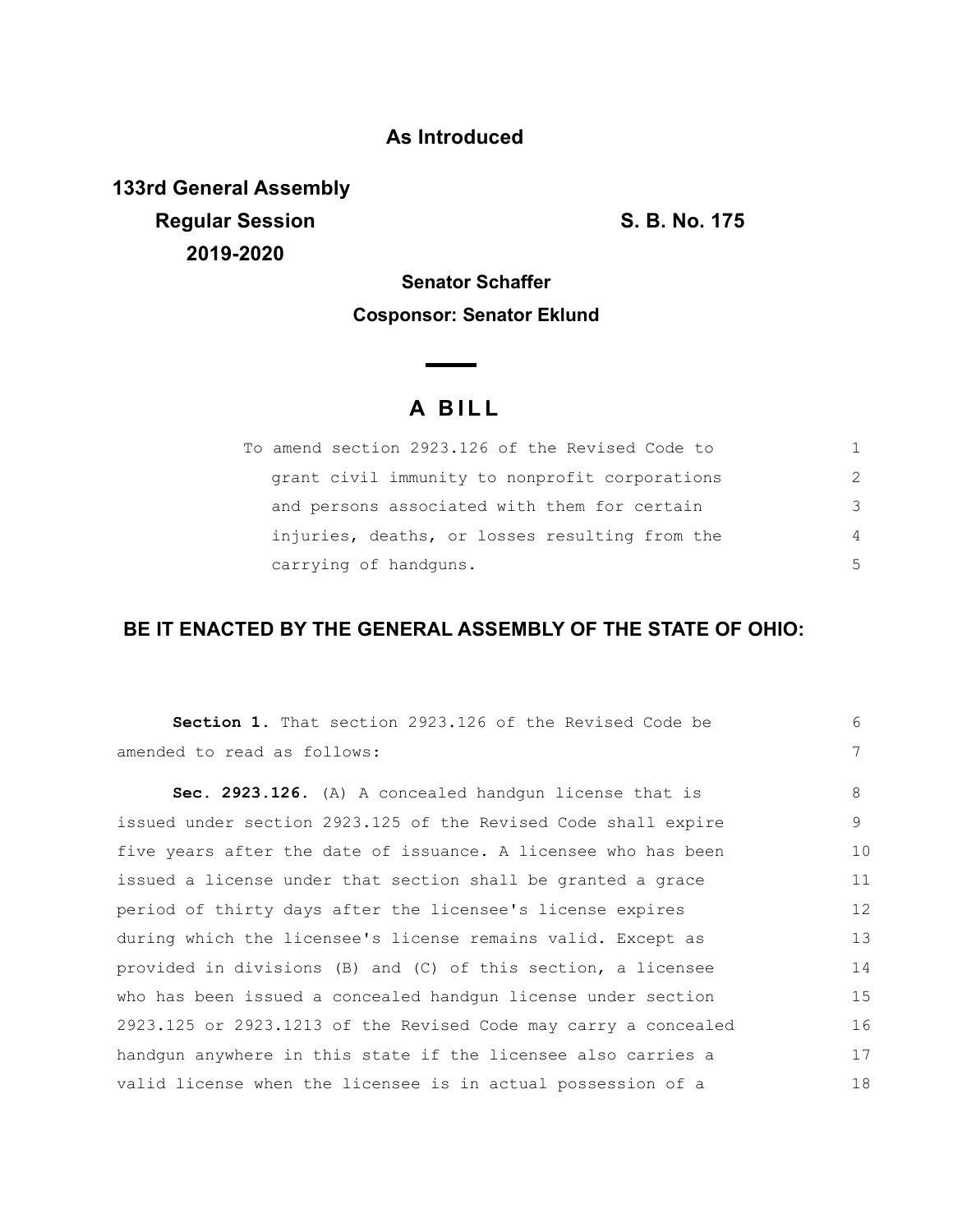#### **S. B. No. 175 Page 2 As Introduced**

concealed handgun. The licensee shall give notice of any change in the licensee's residence address to the sheriff who issued the license within forty-five days after that change. 19 20

If a licensee is the driver or an occupant of a motor vehicle that is stopped as the result of a traffic stop or a stop for another law enforcement purpose and if the licensee is transporting or has a loaded handgun in the motor vehicle at that time, the licensee shall promptly inform any law enforcement officer who approaches the vehicle while stopped that the licensee has been issued a concealed handgun license and that the licensee currently possesses or has a loaded handgun; the licensee shall not knowingly disregard or fail to comply with lawful orders of a law enforcement officer given while the motor vehicle is stopped, knowingly fail to remain in the motor vehicle while stopped, or knowingly fail to keep the licensee's hands in plain sight after any law enforcement officer begins approaching the licensee while stopped and before the officer leaves, unless directed otherwise by a law enforcement officer; and the licensee shall not knowingly have contact with the loaded handgun by touching it with the licensee's hands or fingers, in any manner in violation of division (E) of section 2923.16 of the Revised Code, after any law enforcement officer begins approaching the licensee while stopped and before the officer leaves. Additionally, if a licensee is the driver or an occupant of a commercial motor vehicle that is stopped by an employee of the motor carrier enforcement unit for the purposes defined in section 5503.34 of the Revised Code and the licensee is transporting or has a loaded handgun in the commercial motor vehicle at that time, the licensee shall promptly inform the employee of the unit who approaches the vehicle while stopped that the licensee has been 22 23 24 25 26 27 28 29 30 31 32 33 34 35 36 37 38 39 40 41 42 43 44 45 46 47 48 49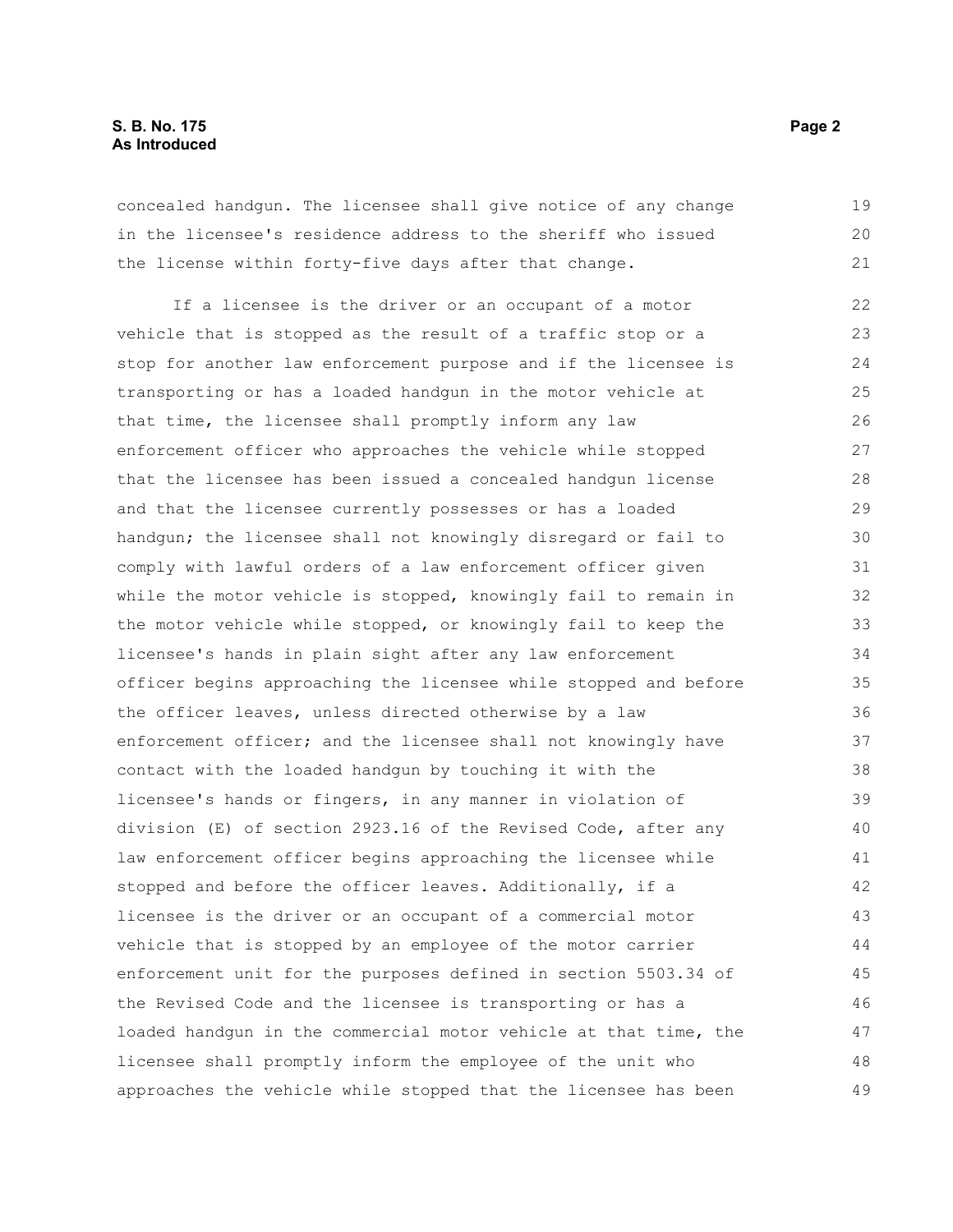#### **S. B. No. 175 Page 3 As Introduced**

issued a concealed handgun license and that the licensee currently possesses or has a loaded handgun. 50 51

If a licensee is stopped for a law enforcement purpose and if the licensee is carrying a concealed handgun at the time the officer approaches, the licensee shall promptly inform any law enforcement officer who approaches the licensee while stopped that the licensee has been issued a concealed handgun license and that the licensee currently is carrying a concealed handgun; the licensee shall not knowingly disregard or fail to comply with lawful orders of a law enforcement officer given while the licensee is stopped, or knowingly fail to keep the licensee's hands in plain sight after any law enforcement officer begins approaching the licensee while stopped and before the officer leaves, unless directed otherwise by a law enforcement officer; and the licensee shall not knowingly remove, attempt to remove, grasp, or hold the loaded handgun or knowingly have contact with the loaded handgun by touching it with the licensee's hands or fingers, in any manner in violation of division (B) of section 2923.12 of the Revised Code, after any law enforcement officer begins approaching the licensee while stopped and before the officer leaves. 52 53 54 55 56 57 58 59 60 61 62 63 64 65 66 67 68 69 70

(B) A valid concealed handgun license does not authorize the licensee to carry a concealed handgun in any manner prohibited under division (B) of section 2923.12 of the Revised Code or in any manner prohibited under section 2923.16 of the Revised Code. A valid license does not authorize the licensee to carry a concealed handgun into any of the following places: 71 72 73 74 75 76

(1) A police station, sheriff's office, or state highway patrol station, premises controlled by the bureau of criminal identification and investigation; a state correctional 77 78 79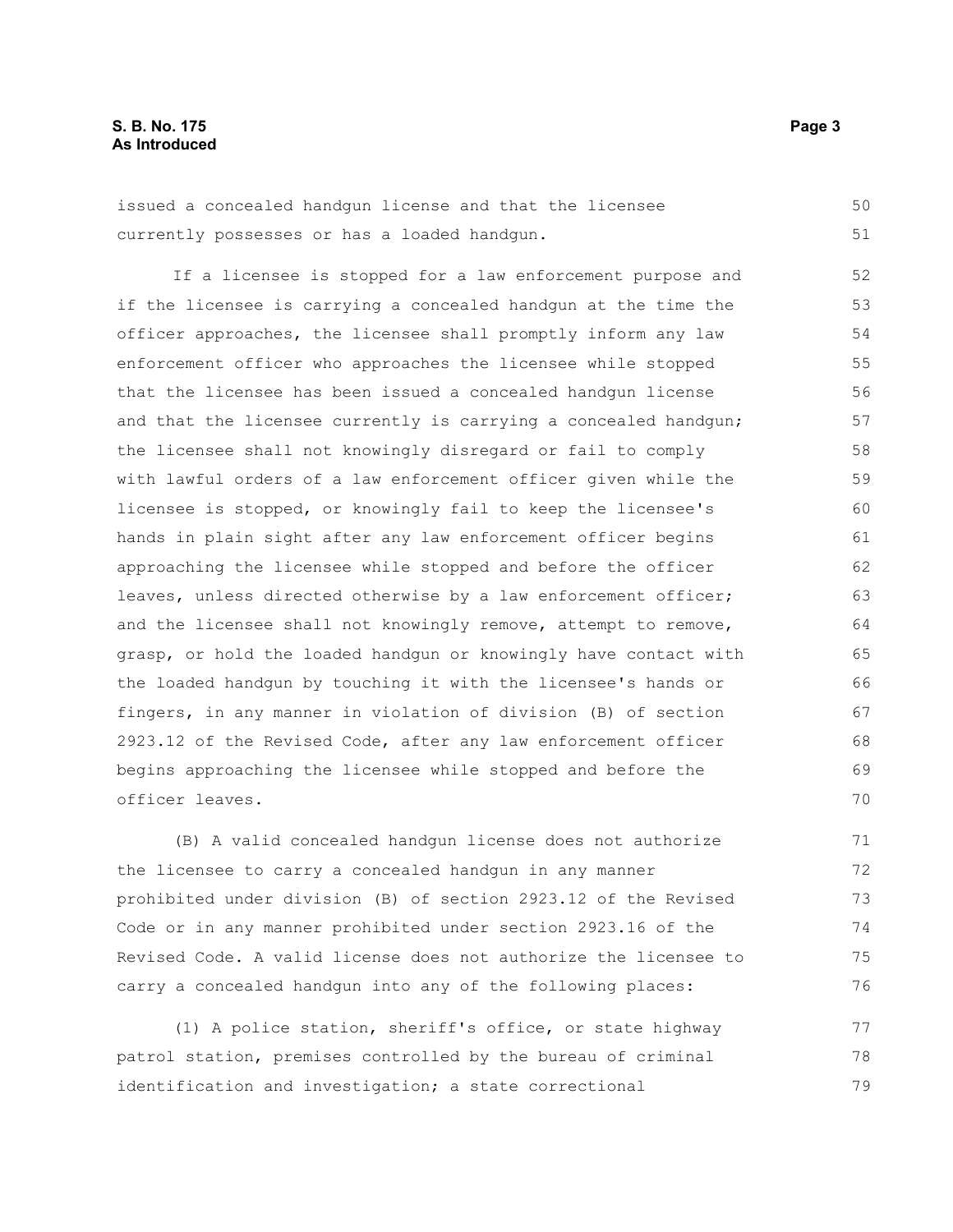institution, jail, workhouse, or other detention facility; any area of an airport passenger terminal that is beyond a passenger or property screening checkpoint or to which access is restricted through security measures by the airport authority or a public agency; or an institution that is maintained, operated, managed, and governed pursuant to division (A) of section 5119.14 of the Revised Code or division (A)(1) of section 5123.03 of the Revised Code; 80 81 82 83 84 85 86 87

(2) A school safety zone if the licensee's carrying the concealed handgun is in violation of section 2923.122 of the Revised Code;

(3) A courthouse or another building or structure in which a courtroom is located if the licensee's carrying the concealed handgun is in violation of section 2923.123 of the Revised Code;

(4) Any premises or open air arena for which a D permit has been issued under Chapter 4303. of the Revised Code if the licensee's carrying the concealed handgun is in violation of section 2923.121 of the Revised Code;

(5) Any premises owned or leased by any public or private college, university, or other institution of higher education, unless the handgun is in a locked motor vehicle or the licensee is in the immediate process of placing the handgun in a locked motor vehicle or unless the licensee is carrying the concealed handgun pursuant to a written policy, rule, or other authorization that is adopted by the institution's board of trustees or other governing body and that authorizes specific individuals or classes of individuals to carry a concealed handgun on the premises; 98 99 100 101 102 103 104 105 106 107

(6) Any church, synagogue, mosque, or other place of

88 89 90

91 92 93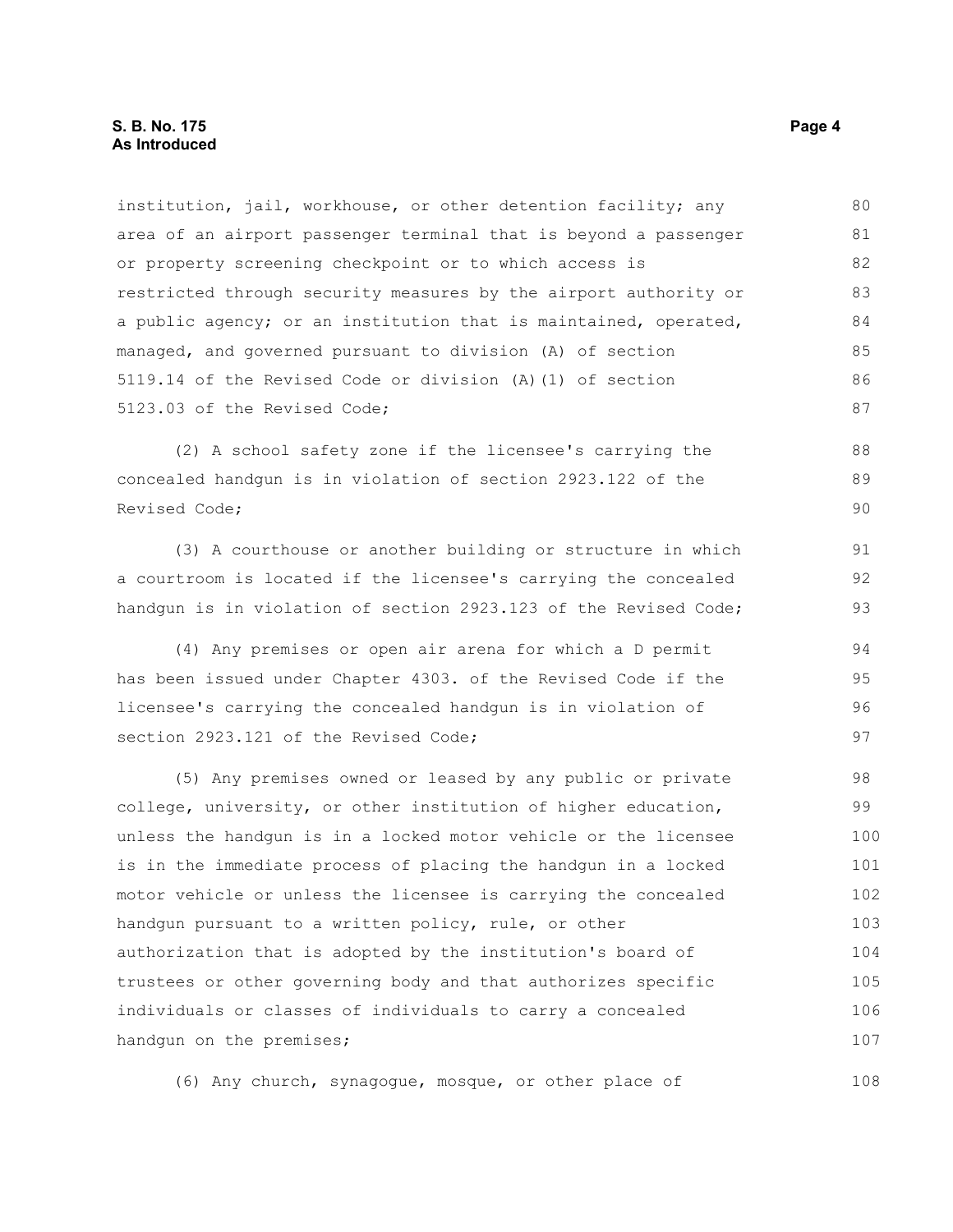worship, unless the church, synagogue, mosque, or other place of worship posts or permits otherwise; (7) Any building that is a government facility of this state or a political subdivision of this state and that is not a building that is used primarily as a shelter, restroom, parking facility for motor vehicles, or rest facility and is not a courthouse or other building or structure in which a courtroom is located that is subject to division (B)(3) of this section, unless the governing body with authority over the building has enacted a statute, ordinance, or policy that permits a licensee to carry a concealed handgun into the building; (8) A place in which federal law prohibits the carrying of handguns. (C)(1) Nothing in this section shall negate or restrict a 109 110 111 112 113 114 115 116 117 118 119 120 121 122

rule, policy, or practice of a private employer that is not a private college, university, or other institution of higher education concerning or prohibiting the presence of firearms on the private employer's premises or property, including motor vehicles owned by the private employer. Nothing in this section shall require a private employer of that nature to adopt a rule, policy, or practice concerning or prohibiting the presence of firearms on the private employer's premises or property, including motor vehicles owned by the private employer. 123 124 125 126 127 128 129 130 131

(2)(a) A private employer shall be immune from liability in a civil action for any injury, death, or loss to person or property that allegedly was caused by or related to a licensee bringing a handgun onto the premises or property of the private employer, including motor vehicles owned by the private employer, unless the private employer acted with malicious purpose. A private employer is immune from liability in a civil 132 133 134 135 136 137 138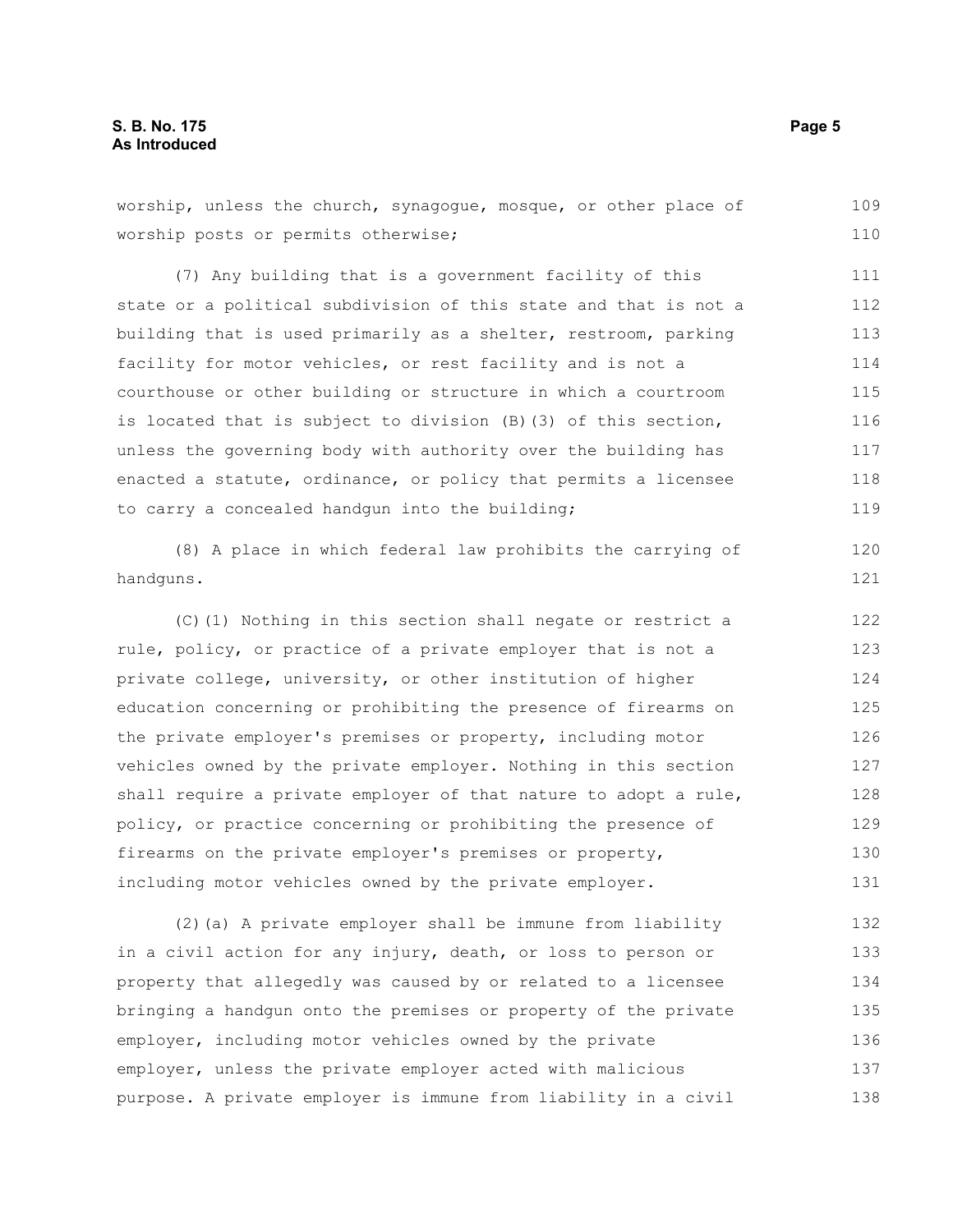action for any injury, death, or loss to person or property that allegedly was caused by or related to the private employer's decision to permit a licensee to bring, or prohibit a licensee from bringing, a handgun onto the premises or property of the private employer. 139 140 141 142 143

(b) A political subdivision shall be immune from liability in a civil action, to the extent and in the manner provided in Chapter 2744. of the Revised Code, for any injury, death, or loss to person or property that allegedly was caused by or related to a licensee bringing a handgun onto any premises or property owned, leased, or otherwise under the control of the political subdivision. As used in this division, "political subdivision" has the same meaning as in section 2744.01 of the Revised Code. 144 145 146 147 148 149 150 151 152

(c) An institution of higher education shall be immune from liability in a civil action for any injury, death, or loss to person or property that allegedly was caused by or related to a licensee bringing a handgun onto the premises of the institution, including motor vehicles owned by the institution, unless the institution acted with malicious purpose. An institution of higher education is immune from liability in a civil action for any injury, death, or loss to person or property that allegedly was caused by or related to the institution's decision to permit a licensee or class of licensees to bring a handgun onto the premises of the institution. 153 154 155 156 157 158 159 160 161 162 163 164

(d) A nonprofit corporation and its volunteers, members, officers, and independent contractors are immune from liability in a civil action for any injury, death, or loss to person or property that allegedly was caused by or related to a licensee 165 166 167 168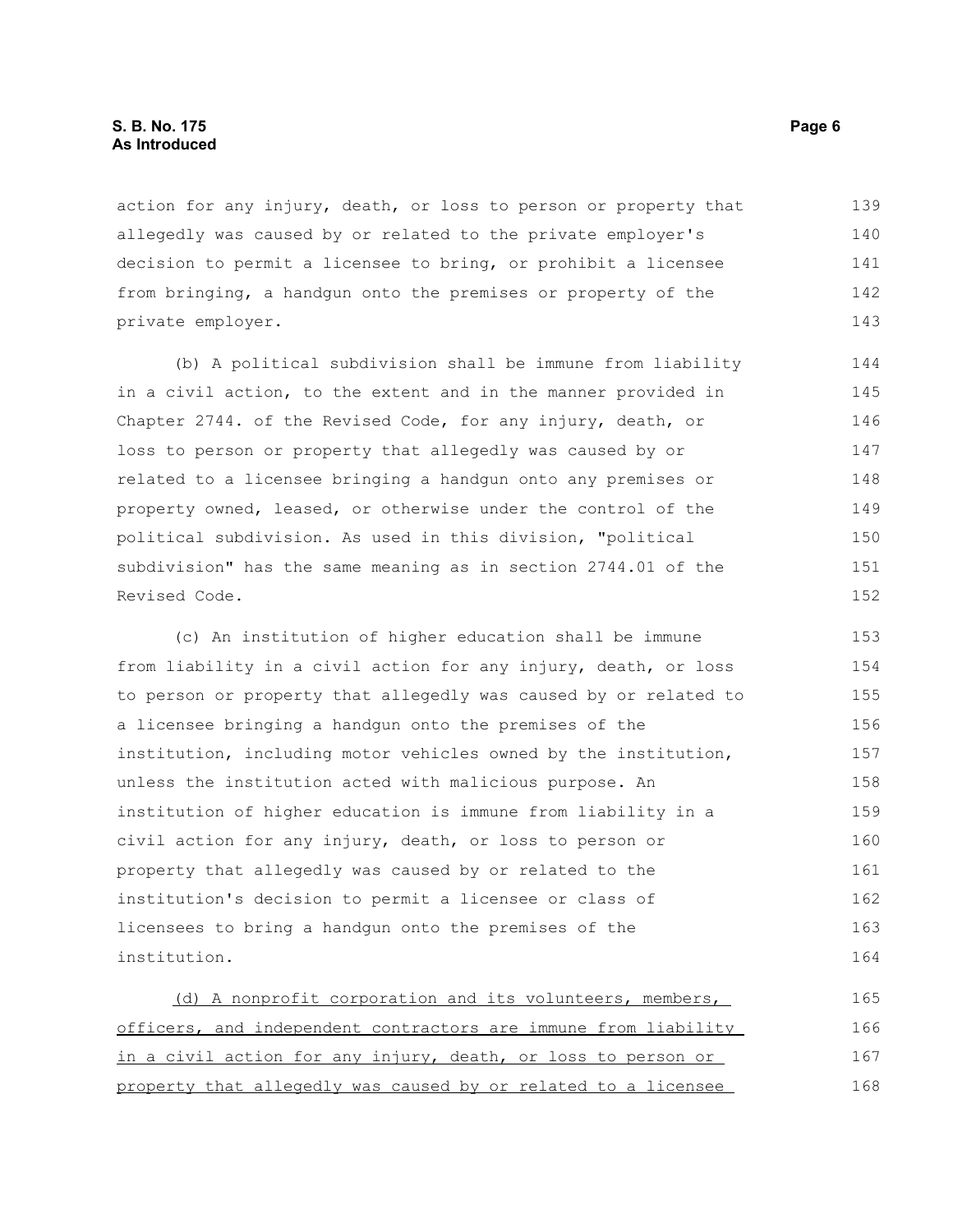bringing a handgun onto the premises of the nonprofit corporation, including any motor vehicle owned by the nonprofit corporation, or to any event organized by the nonprofit corporation, unless the nonprofit corporation, volunteer, member, officer, or contractor acted with malicious purpose. A nonprofit corporation and its volunteers, members, officers, and independent contractors are immune from liability in a civil action for any injury, death, or loss to person or property that allegedly was caused by or related to the nonprofit corporation's decision to permit a licensee or class of licensees to bring a handgun onto the premises of the nonprofit corporation or to any event organized by the nonprofit corporation. 169 170 171 172 173 174 175 176 177 178 179 180 181

(3)(a) Except as provided in division (C)(3)(b) of this section and section 2923.1214 of the Revised Code, the owner or person in control of private land or premises, and a private person or entity leasing land or premises owned by the state, the United States, or a political subdivision of the state or the United States, may post a sign in a conspicuous location on that land or on those premises prohibiting persons from carrying firearms or concealed firearms on or onto that land or those premises. Except as otherwise provided in this division, a person who knowingly violates a posted prohibition of that nature is guilty of criminal trespass in violation of division (A)(4) of section 2911.21 of the Revised Code and is guilty of a misdemeanor of the fourth degree. If a person knowingly violates a posted prohibition of that nature and the posted land or premises primarily was a parking lot or other parking facility, the person is not guilty of criminal trespass under section 2911.21 of the Revised Code or under any other criminal law of this state or criminal law, ordinance, or resolution of a 182 183 184 185 186 187 188 189 190 191 192 193 194 195 196 197 198 199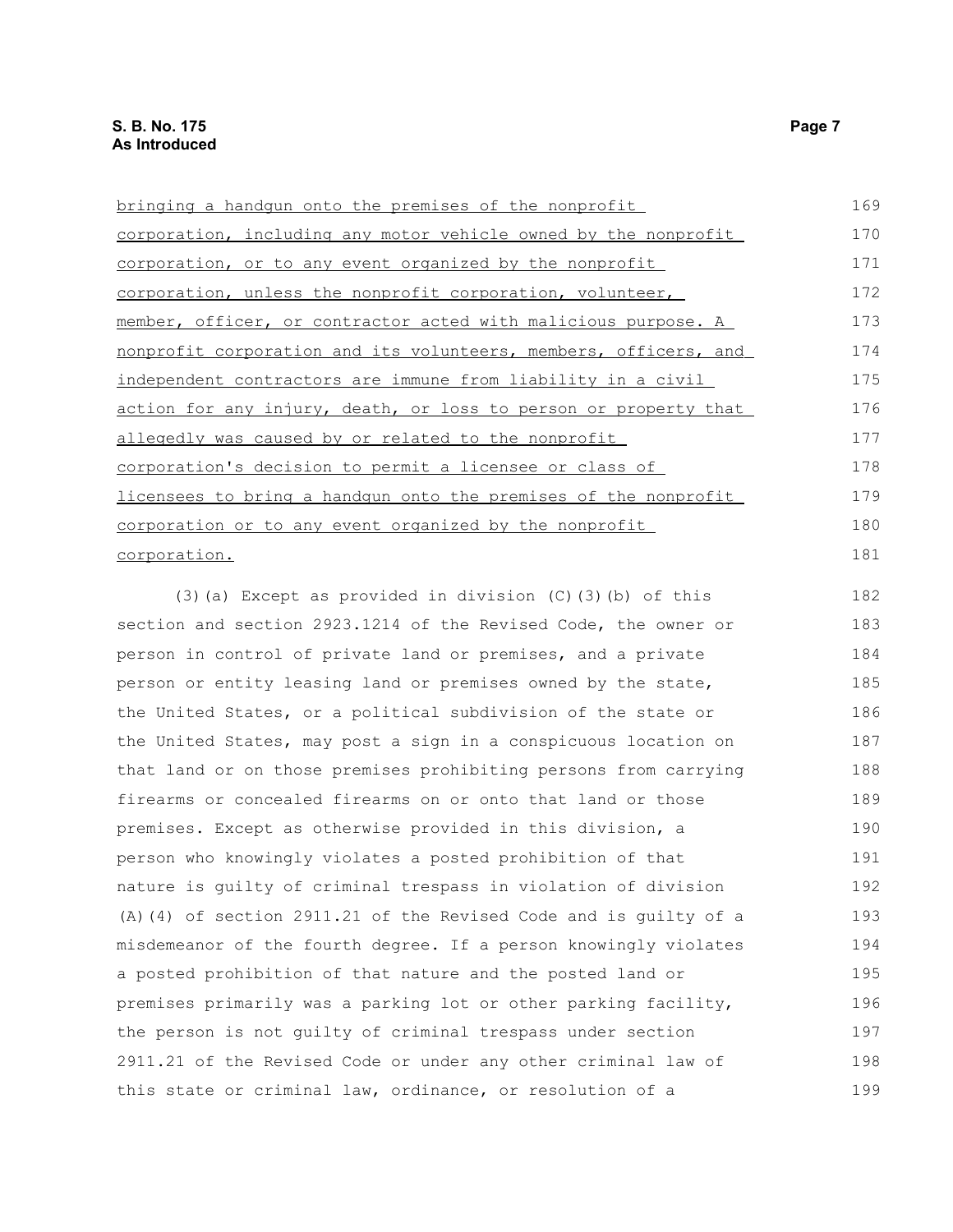#### **S. B. No. 175 Page 8 As Introduced**

political subdivision of this state, and instead is subject only to a civil cause of action for trespass based on the violation. 200 201

If a person knowingly violates a posted prohibition of the nature described in this division and the posted land or premises is a child day-care center, type A family day-care home, or type B family day-care home, unless the person is a licensee who resides in a type A family day-care home or type B family day-care home, the person is guilty of aggravated trespass in violation of section 2911.211 of the Revised Code. Except as otherwise provided in this division, the offender is guilty of a misdemeanor of the first degree. If the person previously has been convicted of a violation of this division or of any offense of violence, if the weapon involved is a firearm that is either loaded or for which the offender has ammunition ready at hand, or if the weapon involved is dangerous ordnance, the offender is guilty of a felony of the fourth degree. 202 203 204 205 206 207 208 209 210 211 212 213 214 215

(b) A landlord may not prohibit or restrict a tenant who is a licensee and who on or after September 9, 2008, enters into a rental agreement with the landlord for the use of residential premises, and the tenant's guest while the tenant is present, from lawfully carrying or possessing a handgun on those residential premises. 216 217 218 219 220 221

(c) As used in division (C)(3) of this section:

(i) "Residential premises" has the same meaning as in section 5321.01 of the Revised Code, except "residential premises" does not include a dwelling unit that is owned or operated by a college or university. 223 224 225 226

(ii) "Landlord," "tenant," and "rental agreement" have the same meanings as in section 5321.01 of the Revised Code. 227 228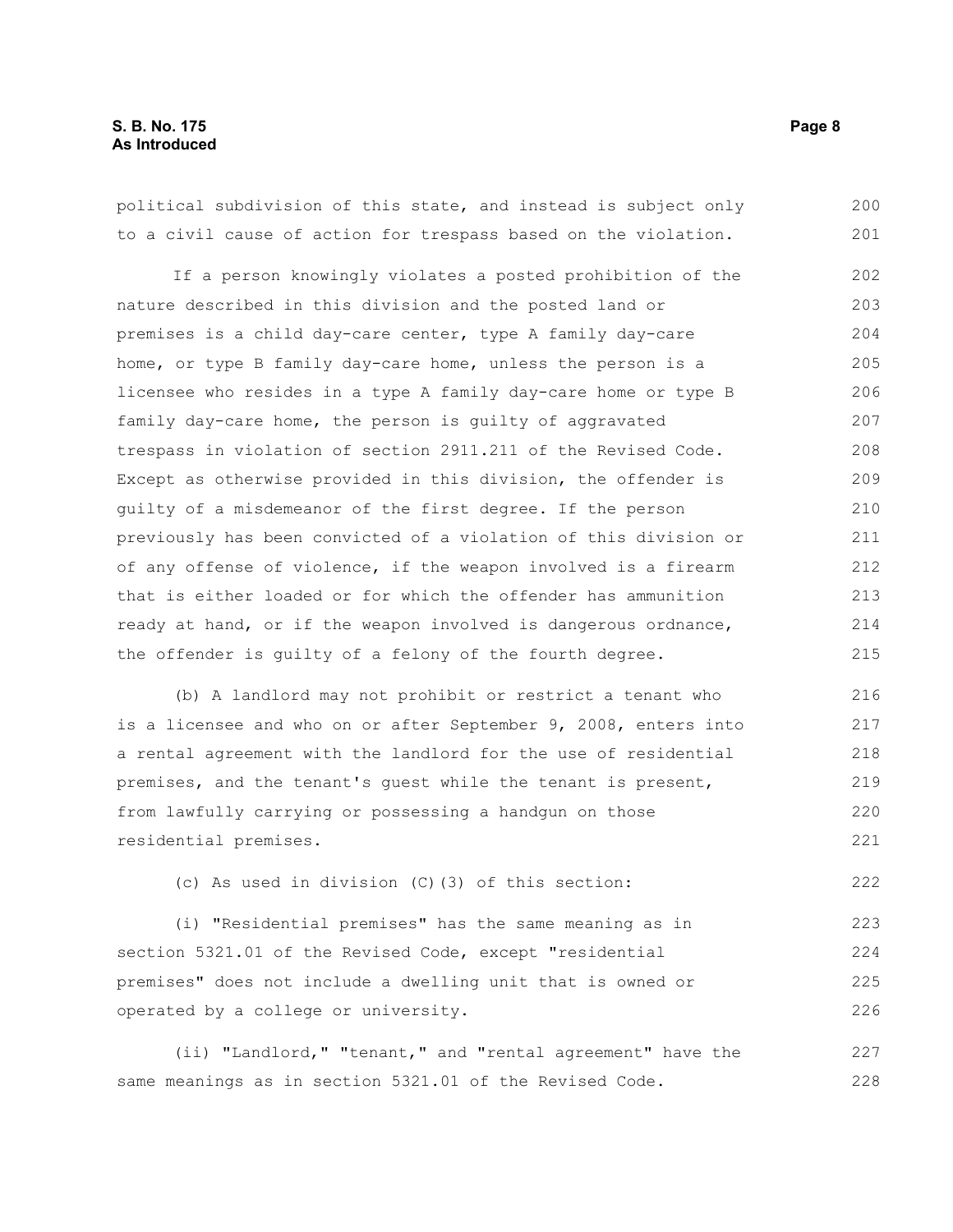#### **S. B. No. 175 Page 9 As Introduced**

(D) A person who holds a valid concealed handgun license issued by another state that is recognized by the attorney general pursuant to a reciprocity agreement entered into pursuant to section 109.69 of the Revised Code or a person who holds a valid concealed handgun license under the circumstances described in division (B) of section 109.69 of the Revised Code has the same right to carry a concealed handgun in this state as a person who was issued a concealed handgun license under section 2923.125 of the Revised Code and is subject to the same restrictions that apply to a person who carries a license issued under that section. 229 230 231 232 233 234 235 236 237 238 239

(E)(1) A peace officer has the same right to carry a concealed handgun in this state as a person who was issued a concealed handgun license under section 2923.125 of the Revised Code, provided that the officer when carrying a concealed handgun under authority of this division is carrying validating identification. For purposes of reciprocity with other states, a peace officer shall be considered to be a licensee in this state.

(2) An active duty member of the armed forces of the United States who is carrying a valid military identification card and documentation of successful completion of firearms training that meets or exceeds the training requirements described in division (G)(1) of section 2923.125 of the Revised Code has the same right to carry a concealed handgun in this state as a person who was issued a concealed handgun license under section 2923.125 of the Revised Code and is subject to the same restrictions as specified in this section. 248 249 250 251 252 253 254 255 256

(3) A tactical medical professional who is qualified to carry firearms while on duty under section 109.771 of the 257 258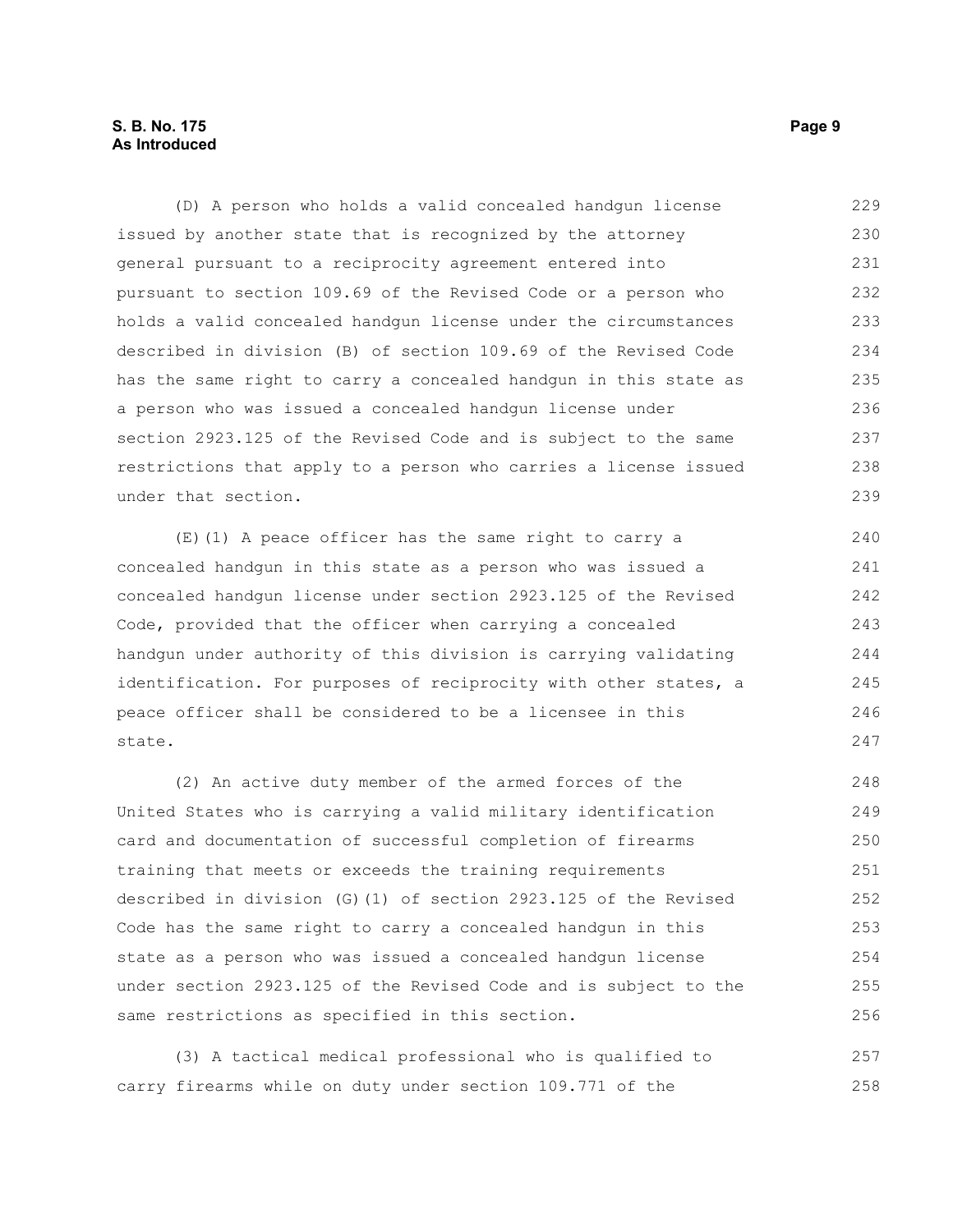Revised Code has the same right to carry a concealed handgun in this state as a person who was issued a concealed handgun license under section 2923.125 of the Revised Code. 259 260 261

(F)(1) A qualified retired peace officer who possesses a retired peace officer identification card issued pursuant to division (F)(2) of this section and a valid firearms requalification certification issued pursuant to division  $(F)$  (3) of this section has the same right to carry a concealed handgun in this state as a person who was issued a concealed handgun license under section 2923.125 of the Revised Code and is subject to the same restrictions that apply to a person who carries a license issued under that section. For purposes of reciprocity with other states, a qualified retired peace officer who possesses a retired peace officer identification card issued pursuant to division (F)(2) of this section and a valid firearms requalification certification issued pursuant to division (F)(3) of this section shall be considered to be a licensee in this state. 262 263 264 265 266 267 268 269 270 271 272 273 274 275 276

(2)(a) Each public agency of this state or of a political subdivision of this state that is served by one or more peace officers shall issue a retired peace officer identification card to any person who retired from service as a peace officer with that agency, if the issuance is in accordance with the agency's policies and procedures and if the person, with respect to the person's service with that agency, satisfies all of the following:

(i) The person retired in good standing from service as a peace officer with the public agency, and the retirement was not for reasons of mental instability. 285 286 287

(ii) Before retiring from service as a peace officer with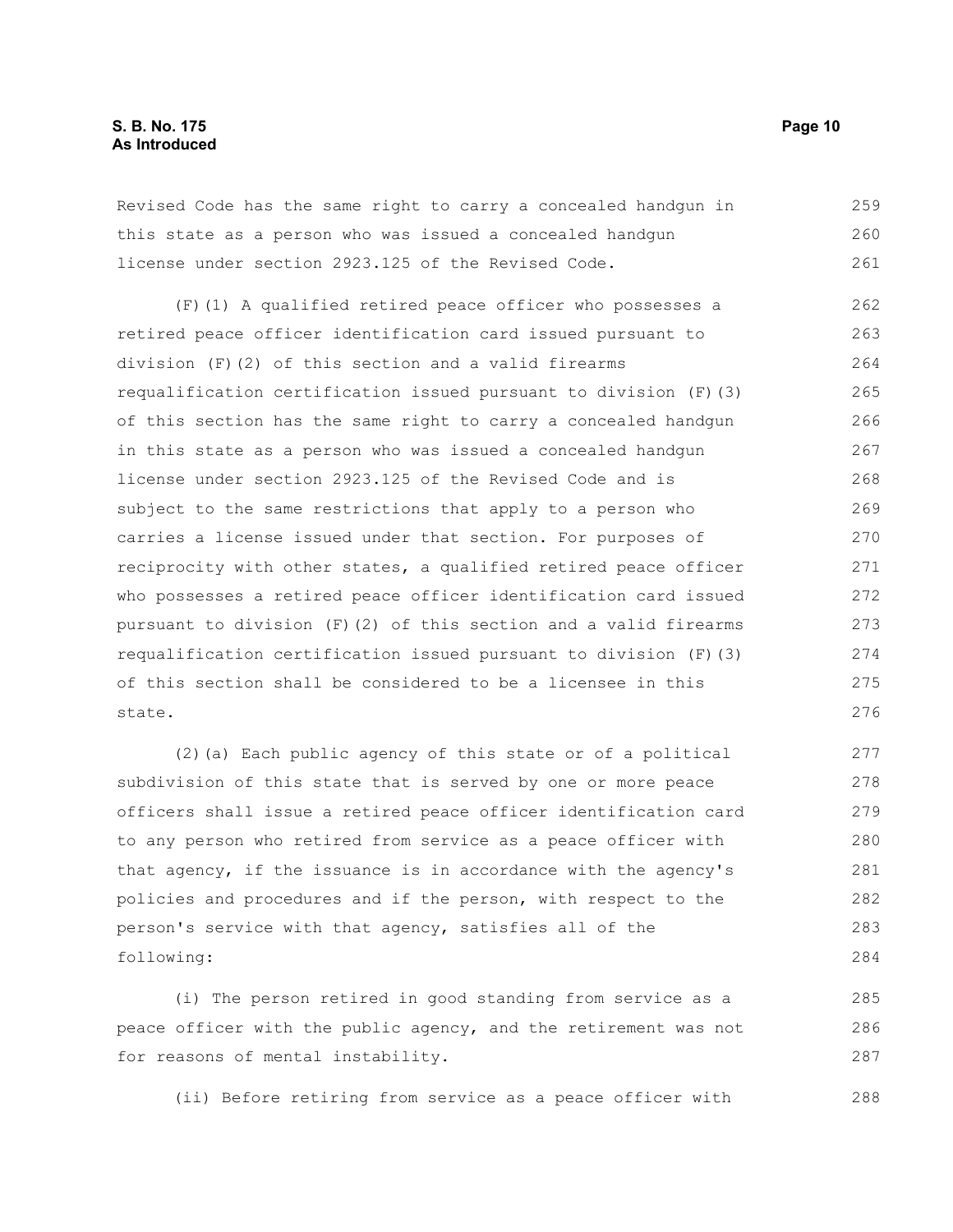that agency, the person was authorized to engage in or supervise the prevention, detection, investigation, or prosecution of, or the incarceration of any person for, any violation of law and the person had statutory powers of arrest. 289 290 291 292

(iii) At the time of the person's retirement as a peace officer with that agency, the person was trained and qualified to carry firearms in the performance of the peace officer's duties.

(iv) Before retiring from service as a peace officer with that agency, the person was regularly employed as a peace officer for an aggregate of fifteen years or more, or, in the alternative, the person retired from service as a peace officer with that agency, after completing any applicable probationary period of that service, due to a service-connected disability, as determined by the agency. 297 298 299 300 301 302 303

(b) A retired peace officer identification card issued to a person under division  $(F)(2)(a)$  of this section shall identify the person by name, contain a photograph of the person, identify the public agency of this state or of the political subdivision of this state from which the person retired as a peace officer and that is issuing the identification card, and specify that the person retired in good standing from service as a peace officer with the issuing public agency and satisfies the criteria set forth in divisions  $(F)(2)(a)(i)$  to (iv) of this section. In addition to the required content specified in this division, a retired peace officer identification card issued to a person under division (F)(2)(a) of this section may include the firearms requalification certification described in division (F)(3) of this section, and if the identification card includes that certification, the identification card shall serve as the 304 305 306 307 308 309 310 311 312 313 314 315 316 317 318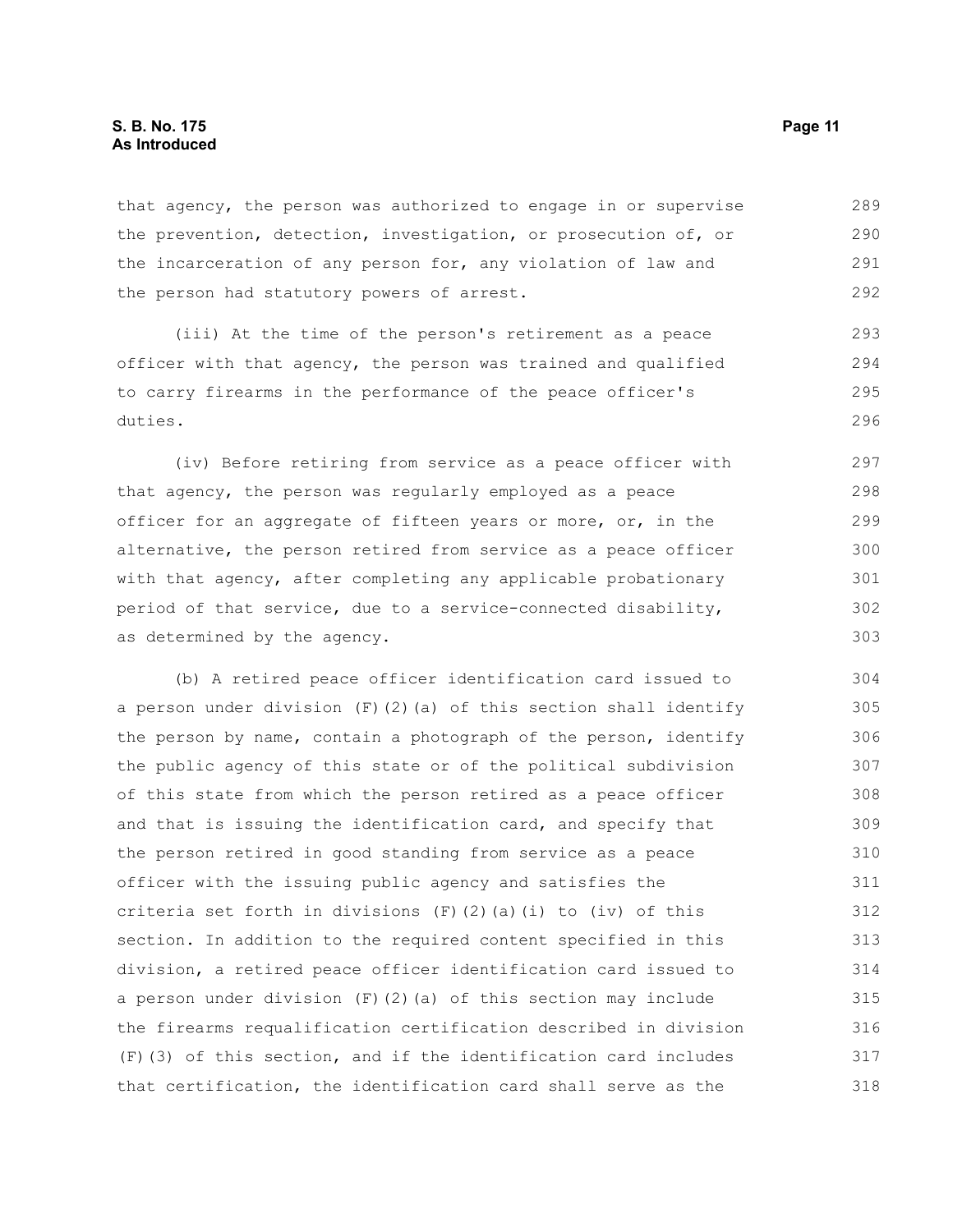#### **S. B. No. 175 Page 12 As Introduced**

firearms requalification certification for the retired peace officer. If the issuing public agency issues credentials to active law enforcement officers who serve the agency, the agency may comply with division (F)(2)(a) of this section by issuing the same credentials to persons who retired from service as a peace officer with the agency and who satisfy the criteria set forth in divisions  $(F)$  (2)(a)(i) to (iv) of this section, provided that the credentials so issued to retired peace officers are stamped with the word "RETIRED." 319 320 321 322 323 324 325 326 327

(c) A public agency of this state or of a political subdivision of this state may charge persons who retired from service as a peace officer with the agency a reasonable fee for issuing to the person a retired peace officer identification card pursuant to division (F)(2)(a) of this section. 328 329 330 331 332

(3) If a person retired from service as a peace officer with a public agency of this state or of a political subdivision of this state and the person satisfies the criteria set forth in divisions  $(F)$  (2)(a)(i) to (iv) of this section, the public agency may provide the retired peace officer with the opportunity to attend a firearms requalification program that is approved for purposes of firearms requalification required under section 109.801 of the Revised Code. The retired peace officer may be required to pay the cost of the course. 333 334 335 336 337 338 339 340 341

If a retired peace officer who satisfies the criteria set forth in divisions  $(F)(2)(a)(i)$  to  $(iv)$  of this section attends a firearms requalification program that is approved for purposes of firearms requalification required under section 109.801 of the Revised Code, the retired peace officer's successful completion of the firearms requalification program requalifies the retired peace officer for purposes of division (F) of this 342 343 344 345 346 347 348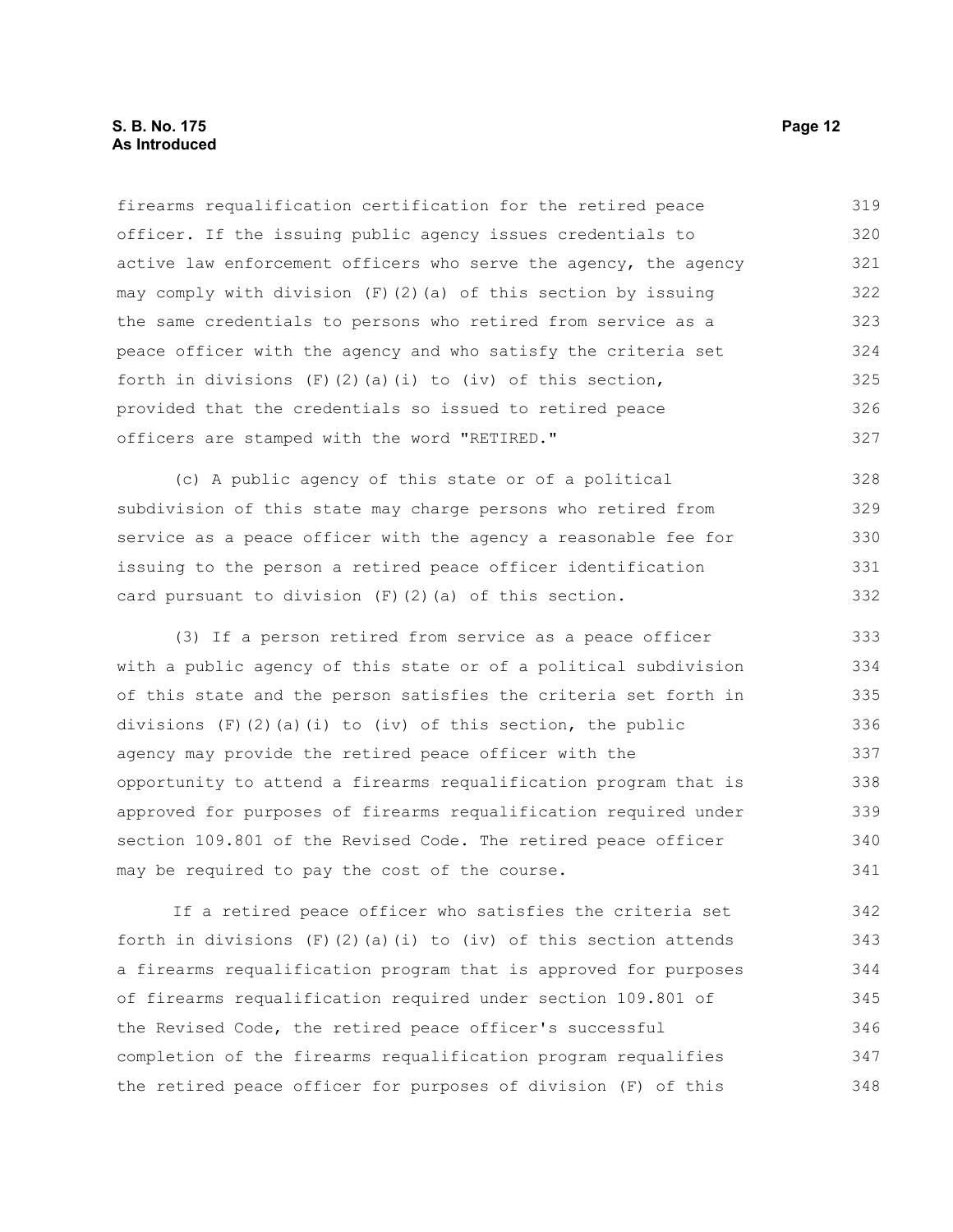section for five years from the date on which the program was successfully completed, and the requalification is valid during that five-year period. If a retired peace officer who satisfies the criteria set forth in divisions  $(F)(2)(a)(i)$  to  $(iv)$  of this section satisfactorily completes such a firearms requalification program, the retired peace officer shall be issued a firearms requalification certification that identifies the retired peace officer by name, identifies the entity that taught the program, specifies that the retired peace officer successfully completed the program, specifies the date on which the course was successfully completed, and specifies that the requalification is valid for five years from that date of successful completion. The firearms requalification certification for a retired peace officer may be included in the retired peace officer identification card issued to the retired peace officer under division (F)(2) of this section. A retired peace officer who attends a firearms requalification program that is approved for purposes of firearms requalification required under section 109.801 of the Revised Code may be required to pay the cost of the program. (G) As used in this section: (1) "Qualified retired peace officer" means a person who satisfies all of the following: (a) The person satisfies the criteria set forth in divisions (F)(2)(a)(i) to (v) of this section. (b) The person is not under the influence of alcohol or another intoxicating or hallucinatory drug or substance. (c) The person is not prohibited by federal law from receiving firearms. 349 350 351 352 353 354 355 356 357 358 359 360 361 362 363 364 365 366 367 368 369 370 371 372 373 374 375 376 377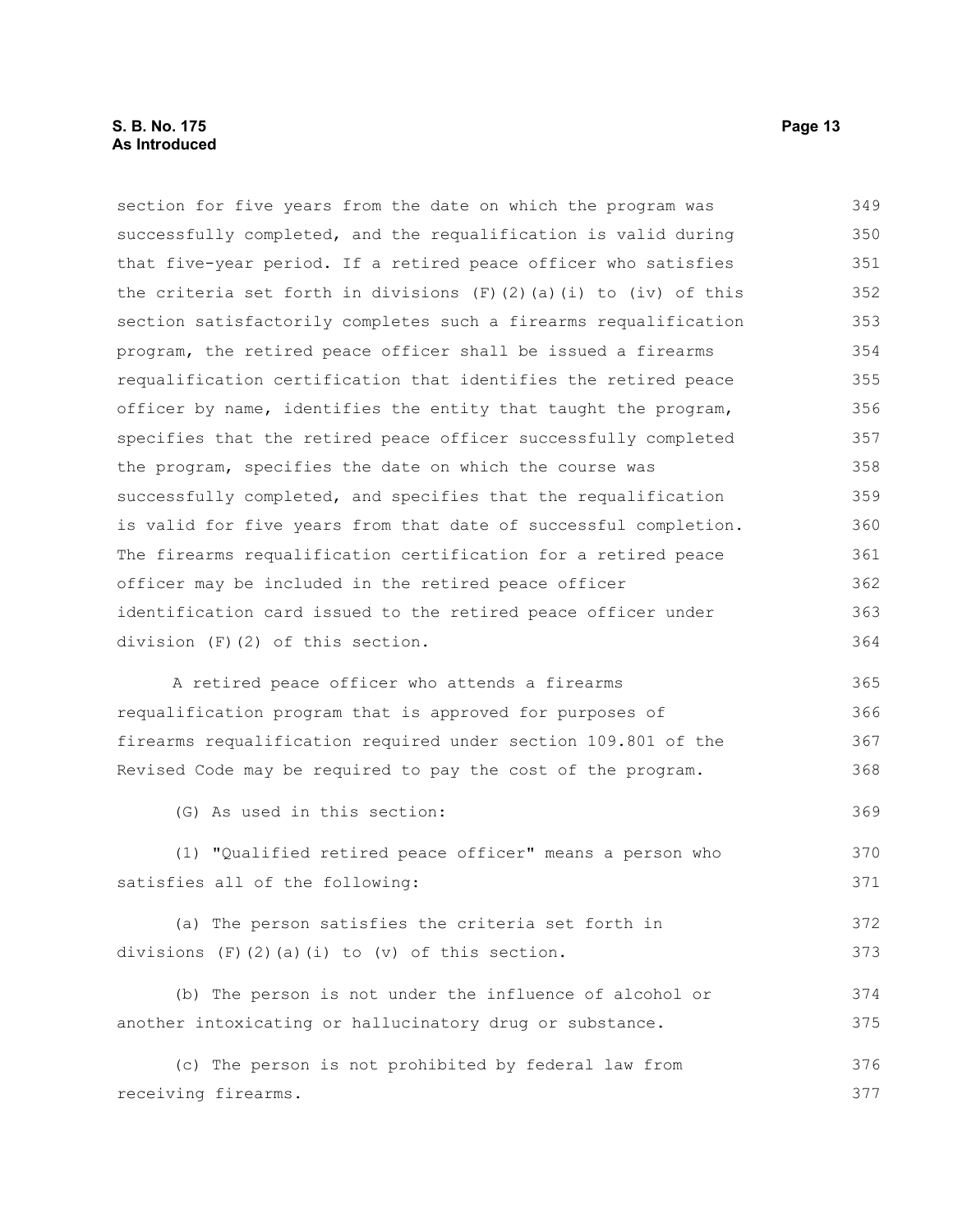### **S. B. No. 175 Page 14 As Introduced**

| (2) "Retired peace officer identification card" means an         | 378 |
|------------------------------------------------------------------|-----|
| identification card that is issued pursuant to division (F) (2)  | 379 |
| of this section to a person who is a retired peace officer.      | 380 |
| (3) "Government facility of this state or a political            | 381 |
| subdivision of this state" means any of the following:           | 382 |
| (a) A building or part of a building that is owned or            | 383 |
| leased by the government of this state or a political            | 384 |
| subdivision of this state and where employees of the government  | 385 |
| of this state or the political subdivision regularly are present | 386 |
| for the purpose of performing their official duties as employees | 387 |
| of the state or political subdivision;                           | 388 |
| (b) The office of a deputy registrar serving pursuant to         | 389 |
| Chapter 4503. of the Revised Code that is used to perform deputy | 390 |
| registrar functions.                                             | 391 |
| (4) "Governing body" has the same meaning as in section          | 392 |
| 154.01 of the Revised Code.                                      | 393 |
| (5) "Tactical medical professional" has the same meaning         | 394 |
| as in section 109.71 of the Revised Code.                        | 395 |
| (6) "Validating identification" means photographic               | 396 |
| identification issued by the agency for which an individual      | 397 |
| serves as a peace officer that identifies the individual as a    | 398 |
| peace officer of the agency.                                     | 399 |
| (7) "Nonprofit corporation" means any private organization       | 400 |
| that is exempt from federal income taxation pursuant to          | 401 |
| subsection 501(a) and described in subsection 501(c) of the      | 402 |
| Internal Revenue Code.                                           | 403 |
| Section 2. That existing section 2923.126 of the Revised         | 404 |

**Section 2.** That existing section 2923.126 of the Revised Code is hereby repealed.